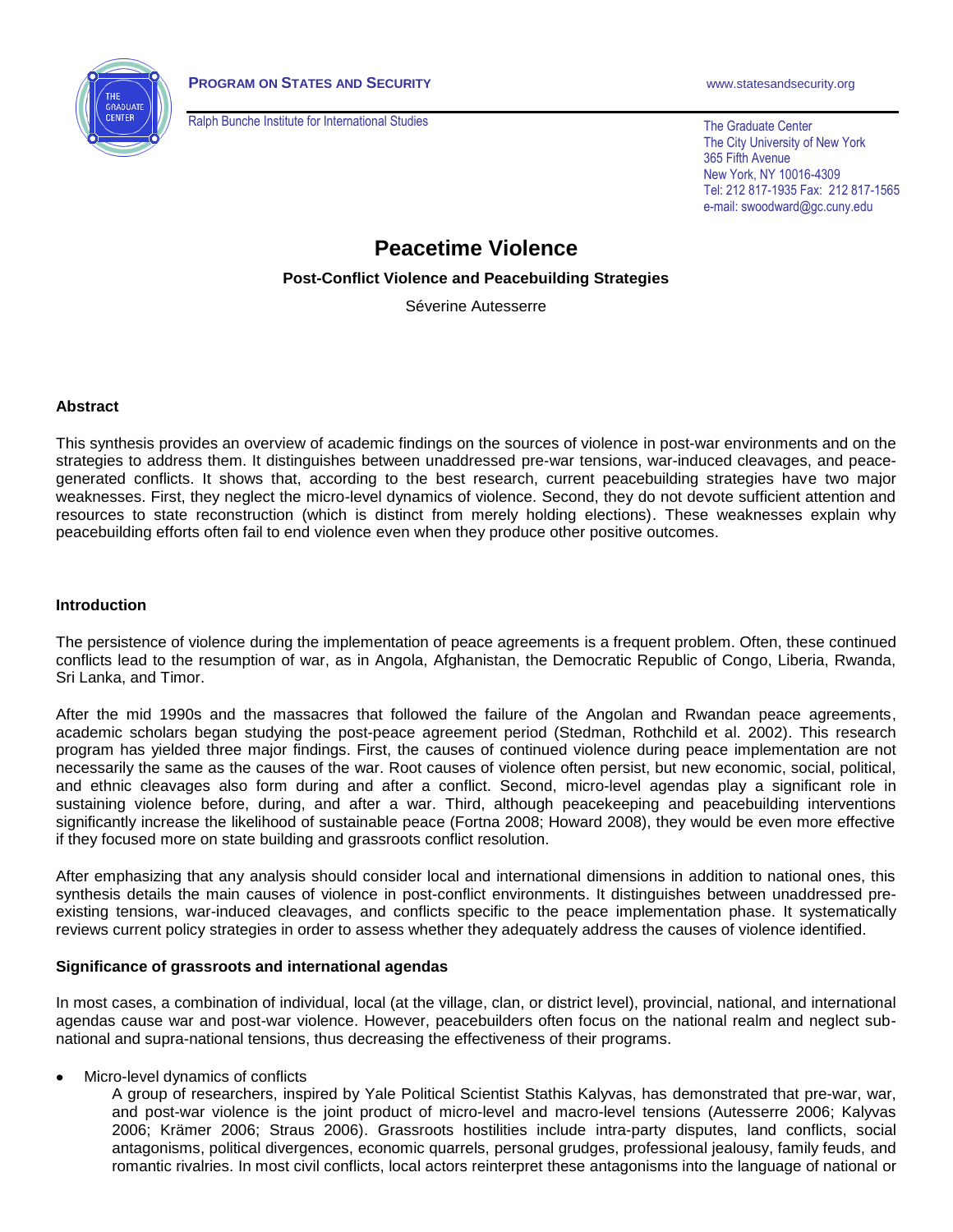international cleavages in order to enlist support from governments or rebels. At the same time, national and international leaders manipulate local feuds to find the recruits, resources, and information they need to pursue their macro objectives (Kalyvas 2006). As a result, decentralized tensions fuel violence during peace implementation, sometimes increasing the risk of war resumption.

 *Peace processes usually focus on the national and international tracks and overlook the bottom-up causes of violence. Peacebuilders should pay more attention to grassroots tensions when designing peace agreements, devote significantly more funding to local conflict-resolution programs, and provide diplomatic and UN staff members with training in bottom-up peacebuilding. It is important to note, however, that there is no consensus regarding which specific policies and strategies are most effective in addressing grassroots tensions (for suggestions, see Anderson and Olson 2003; Autesserre Forthcoming; Lederach 1997, and the project Reflecting on Peace Practices).*

Neighborhood effect

Sambanis (2001) has identified a significant statistical correlation between the presence of undemocratic or warring neighboring states and a country's risk of experiencing an ethnic war. Numerous case studies have also shown that most civil wars have regional dimensions, because economic, political, or ethnic tensions often spill over to neighboring countries and destabilize them (see for example Sierra Leone and Liberia, Pakistan and Afghanistan, as well as the intertwined conflicts of the African Great Lakes region). In such cases, having national strategies makes little sense.

→ Current peacebuilding strategies are too oriented toward individual states. Regional partnerships should be *built into current peace processes (Ellis 2005).*

The following sections provide a framework to analyze these local, provincial, national, and international causes of violence and to respond to them effectively. It is important to keep several points in mind when using this framework. Although this synthesis presents them separately for analytical purposes, these causes are usually intertwined and fuel one another. In addition, their respective weights vary depending on specific national and local contexts. Despite this variation, however, two policy recommendations seem relevant for most situations: peacebuilders should focus more on state reconstruction, and they should pay more attention to micro-level dynamics.

# **Unaddressed root causes of the war**

The "root causes" of a conflict often persist after the war has officially ended; they can also reappear in different forms. Academic researchers usually articulate these causes according to the "greed and grievance" dichotomy (Collier and Hoeffler 2001), where greed and grievances are not opposite elements but "inextricably fused motives" of violence (Collier and Sambanis 2005).

Greed: the most widespread explanations for continued violence focus on economic motivations.

Exploitation of natural resources

The presence of lootable, easily marketable commodities such as diamonds, gold, or drugs is considered one of the main determinants of civil war outbreak or duration (Collier and Hoeffler 2001; Ross 2004). During peace implementation, resource exploitation often continues to cause violence in several ways. Armed groups fight one another for the control of mining sites. They abuse the local population in order to confiscate ownership of resource-rich lands or to coerce recruits into exploiting these sites. They resist the re-establishment of state authority – which would end their profitable control over resource-rich areas – by violent means if necessary. Finally, profits from illegal exploitation of resources enable armed groups to finance their continued war efforts.

 *Current peacebuilding strategies include naming and shaming by panels of experts, sanctions against traffickers, and tracing of precious minerals – such as the Kimberly Process for diamonds. This approach pays*  insufficient attention to the re-establishment of state authority over resource-rich areas. It also overlooks the *lessons of the successful Liberian peace process, which demonstrated the benefits of creating an international trusteeship for the control of resources in the immediate aftermath of a war.*

Land conflict

In developing countries, access to land is the main means of survival and integration into local social structures. Land scarcity therefore leads to serious hostilities over property rights and exploitation. Anthropologists and political scientists have emphasized the role of contested land rights in fueling violence before, during, and after a war. They have also stressed the importance of land tenure policies in conflict prevention and conflict settlements. (Daudelin 2003; Fitzpatrick 2001; Vlassenroot and Huggins 2004).

→ Current peacebuilding strategies rarely focus on land tenure policies in the immediate aftermath of a conflict; *they usually postpone land access reform until the country is stabilized. In consultation with local stakeholders, peacebuilders should review land policies and, when relevant, modify them as soon as possible after a conflict ends.*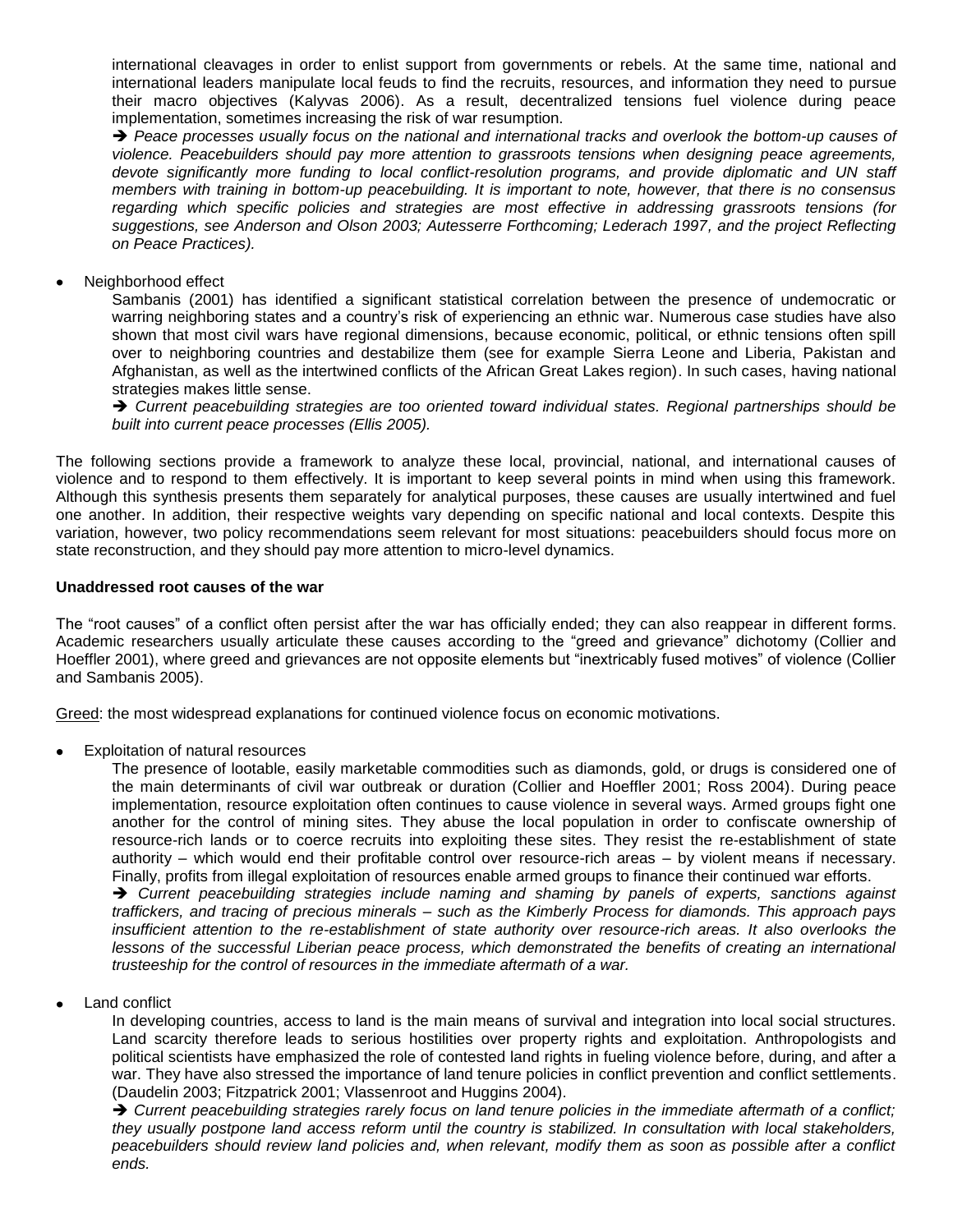Grievances: Political, identity, or social grievances are also frequent causes of post-war violence, especially when they are combined with a lack of political rights and a high level of economic inequality.

Ethnic, political, social, economic, and religious divisions

Case study analyses of countries such as the D.R. Congo, the former Yugoslavia, Sudan, and South Africa show the existence of a strong link between ethnic, political, social, or religious divisions and violence, both at the local and national levels. The debate regarding this link is not about whether divisions cause violence per se, but about whether divisions alone can cause war or war resumption (Fearon and Laitin 2003; Gurr and United States Institute of Peace 1993; Laitin and Brubaker 1998).

The controversy around the role of economic inequalities follows a similar pattern. Sen and Foster (1997) argue that high levels of economic inequality are closely related to rebellion, either because the poor seek redistribution or the rich want to prevent it. By contrast, Collier and Hoeffler (2001) have demonstrated that the statistical correlation between inequality and war occurrence is actually very low. Most researchers nevertheless agree that, even if they may be insufficient to cause generalized conflicts, economic inequalities do fuel violence during peace implementation.

 *Regardless of the nature of these divisions, current peacebuilding projects usually focus on macro-level dimensions and events that take place in the capitals. While these strategies often contribute to assuaging national and regional tensions, they share one significant problem: they regularly fail to address micro-level dynamics, especially those present in rural areas. Peacebuilding efforts should more systematically address the ethnic, political, religious, economic, and social divisions present at the micro levels.*

Lack of political rights

Authoritarian rule is positively correlated with civil war occurrence because the lack of political rights impedes the peaceful resolution of political conflict (Elbadawi and Sambanis 2000). Such lack of political rights often occurs in post-conflict environments, when the winning party adopts dictatorial control over the state or when the democratization process fails.

Foreign donors regularly impose democratization on post-war countries as a pre-condition for aid or peacekeeping missions. While some democratization processes have succeeded (such as Namibia and Liberia), many others have failed to end violence and promote democracy. Academic researchers have identified two reasons for these failures. First, democratization is often equated with holding free and fair elections, while other key measures, such as the reconstruction of the bureaucracy and justice system, are overlooked (Autesserre Forthcoming). Second, post-war elections contribute to ending violence only when certain pre-conditions are in place, such as the demilitarization of warring parties, the right to freedom of speech, and the existence of an independent justice system (Lyons 2005; Snyder 2000). These pre-conditions often take at least five to ten years to develop in countries that have just experienced full-scale war and have little or no democratic history, while the current practice is to hold elections within two years of a peace agreement (Paris 2004).

→ To ensure that elections will contribute to peacebuilding, democratization processes should focus on creating *pre-conditions for a free, fair, and meaningful vote. It means in particular conducting security reform, strengthening civil society, and reconstructing the justice system before holding the first post-war polls.*

# **War-induced causes of violence**

When a conflict ends, some groups stand to lose the economic, political, or social power they acquired during the war, and they therefore have vested interests in the continuation of violence. They can transform into spoilers unless peace settlements have specific provisions for them (Stedman 1997):

Economic interests:

Scholars such as Keen (1998) and Kaldor (2007) have extensively analyzed the economic transformation that countries undertake when at war. Most war economies include criminal components, such as resource trafficking, which persist in post-conflict environments.

→ The weaknesses of current peacebuilding strategies in this regard are similar to those detailed in the above *section on illegal exploitation of resources. In particular, current peacebuilding strategies pay insufficient attention*  to the re-establishment of state authority, which is crucial to dismantling criminal networks (provided the state elite *is not involved in resource trafficking).* 

Political and social interests

Wars deeply change the social, ethnic, political, economic, and religious power structures of the affected countries. The most widespread effect is generational: the need for combatants favors young males, including those with no education or professional training who, during wartime, enjoy social, economic, and political power far greater than what they would be entitled to in a peaceful society. These transformations in power structures lead to tensions during and after a generalized conflict. They can prompt dissatisfied parties to act as spoilers in order to recapture the influence they lost.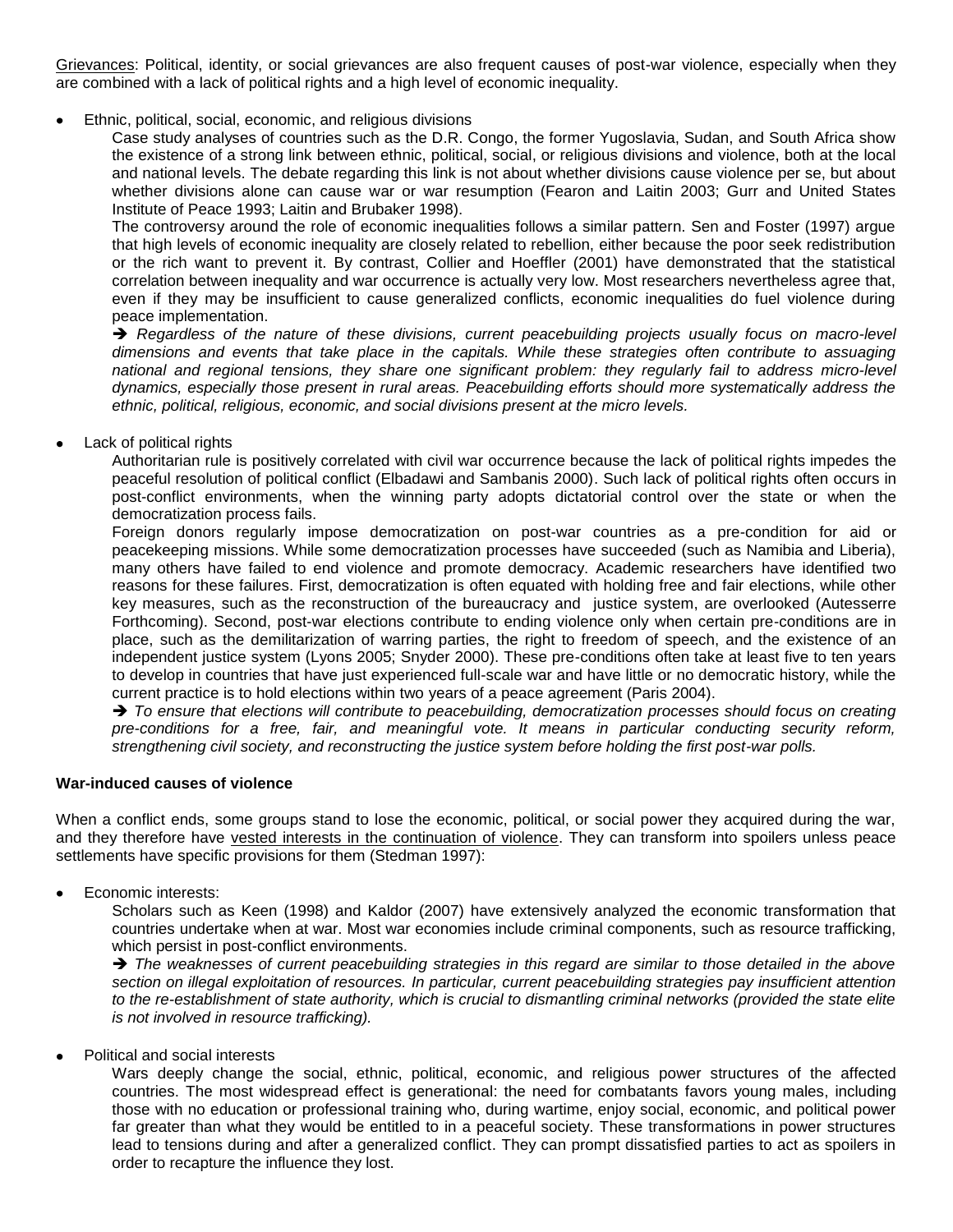C*urrent peacebuilding projects usually focus on national dynamics when addressing changes in the power structures caused by the war. They should also consider the ethnic, political, or social issues that fuel violence at the sub-national level and may escalate again into generalized conflicts.* 

Lengthy wars also create a favorable environment for violence:

Lack of state capacity

Lengthy wars often weaken the state, sometimes to the point of state failure. The lack of state authority, and especially the absence of a reliable justice system and of impartial coercion forces, allows for the persistence of illegal resource exploitation, coercion of civilians by armed groups, and violent resolution of conflict. This creates a vicious circle, with continued violence and trafficking further weakening the state. (Reno 1998; Rotberg 2004; Zartman 1995)

→ Current peacebuilding strategies are short-term endeavors that pay insufficient attention to state reconstruction *(Englebert and Tull 2008; Paris 2004; Woodward 2006). Peacebuilders should conceptualize post-conflict interventions as long-term endeavors and focus their efforts on rebuilding strong states.* 

#### Conflict trap

Wars significantly damage the productive capacity of a country, thus creating a "conflict trap" (Collier 2004). Countries recovering from wars usually experience low or nonexistent economic growth, which perpetuates the poverty that facilitated war in the first place – either by generating economic inequalities and grievances or by facilitating the recruitment of fighters.

→ Collier's team recommends that international actors give post-conflict states three years to recover their *absorption capacity, and that they then inject massive development aid in order to jumpstart economic growth. The World Bank and the International Monetary Fund have implemented such programs in selected post-conflict countries. However, these efforts have remained overly focused on the macro levels. Peacebuilders should assess the grassroots impact of development programs and incorporate local conflict-resolution and conflictprevention measures in development initiatives. They should also devote more funding to reconstruction projects that promote the reintegration of former combatants into their home communities.* 

#### **Peace-induced causes of violence**

Peace settlements themselves produce four additional causes of tensions.

# Security dilemma

Civil wars break the trust between a country's different member groups, thus creating conditions ripe for a security dilemma. Measures that a group takes to increase its security – such as refusing to disarm combatants – can be perceived by other groups as threats. These groups will then attempt to make themselves more secure – for example, by rearming combatants – thus diminishing the perceived security of the first group. This creates a spiraling dynamic that may lead to localized fighting or to war resumption even though all parties wanted peace to prevail (Fearon 1998; Jervis and Snyder 1999).

 *Quantitative and formal research emphasizes the importance of third-party guarantees in assuaging the security dilemma and overcoming commitment problems. Particularly effective tools include international peacekeeping troops, power-sharing pacts, and strong peace agreements that include the creation of demilitarized zones and joint commissions for dispute resolution (Fortna 2003; Hampson 1996; Stedman, Rothchild et al. 2002; Walter 2002).*

#### Transitions to democracy

Countries are more likely to engage in war, both internally and externally, in times of regime transition, especially democratization. The larger the magnitude of the regime change, the more significant the risk of war (Mansfield and Snyder 1995).

 *Current peacebuilding strategies impose democratization in the immediate aftermath of a conflict as a condition for aid and/or the deployment of peacekeeping troops. The scholarly debate on post-war democratization focuses on two major issues: timing and sequence. Should democratization start immediately after a conflict or after a ten-year period? Which of the different components of democracy should come first? No consensus has been achieved.*

#### Peace versus Justice

War abuses generate major grievances and hatred. Transitional justice processes are needed to compensate victims for their suffering and to prevent perpetrators from being rewarded. Without justice, victims are likely to develop revenge motivations, which prevent the reintegration of combatants into civilian life and may generate a new cycle of violence. At the same time, however, the existence of a justice process is likely to hinder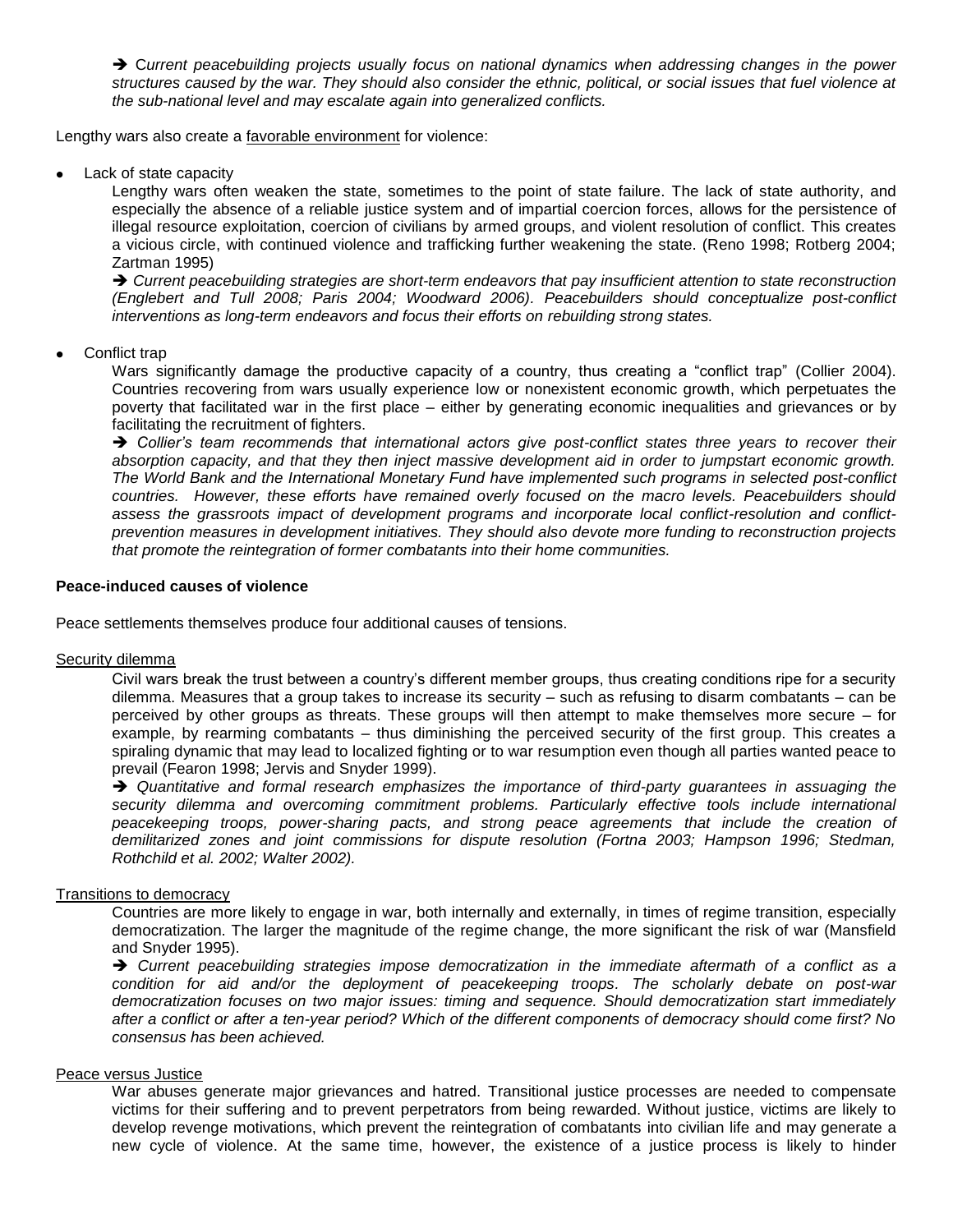disarmament efforts, because combatants fear being brought to court. (Pankhurst 1999; Williams and Scharf 2002; Zartman and Kremenyuk 2005)

→ There is no consensual policy recommendation regarding transitional justice. Academics similarly disagree *about whether post-conflict strategies should favor peace or accountability.*

#### Return of refugees and internally displaced people (IDPs)

Refugee experts hold the return of refugees and IDPs as a necessary condition for peace, but this assertion is debated (Adelman 2002), and in addition, refugee return poses significant risks to a peace process. It puts additional strains on already depleted resources and may reignite existing identity conflicts. Because those who stayed during the war have often taken over refugees and IDPs' houses, land, and jobs, the return of the latter often create complex conflicts over property and entitlement rights.

→ Conflicts caused by the return of refugees and IDPs currently rank among the major concerns of humanitarian *organizations. However, these agencies often complain that funding for IDP and refugee reintegration remains largely below needs.*

# **Conclusion**

Current peacebuilding strategies require two major modifications to address more effectively the causes of continued violence during peace implementation. First, peacebuilders should prioritize state reconstruction, which is distinct from merely holding elections. In particular, they should devote more effort and resources to rebuilding the bureaucracy and justice system as well as re-establishing state authority over resource-rich areas. This would contribute to ending organized violence, facilitate democratization processes, and help address war economies and illegal trafficking. Second, peacebuilders should devote more attention and resources to grassroots conflicts. They should especially focus on contested rights to land, reintegration of former combatants, and local political, social, economic, and ethnic divisions, which fuel post-war violence and can lead to the resumption of war.

These two modifications require increased resources for peacebuilding. However, there is a frequent mismatch between the complexity of a conflict and the financial, military, and human resources committed to dispute resolution (Doyle and Sambanis 2006). This observation leads to a gap in the scholarly and policy research on the topic: although most scholars agree that additional resources are needed, we do not yet know how to generate these additional resources. Until this is settled, peacebuilders should consider redistributing existing resources toward state building and bottom-up conflict resolution.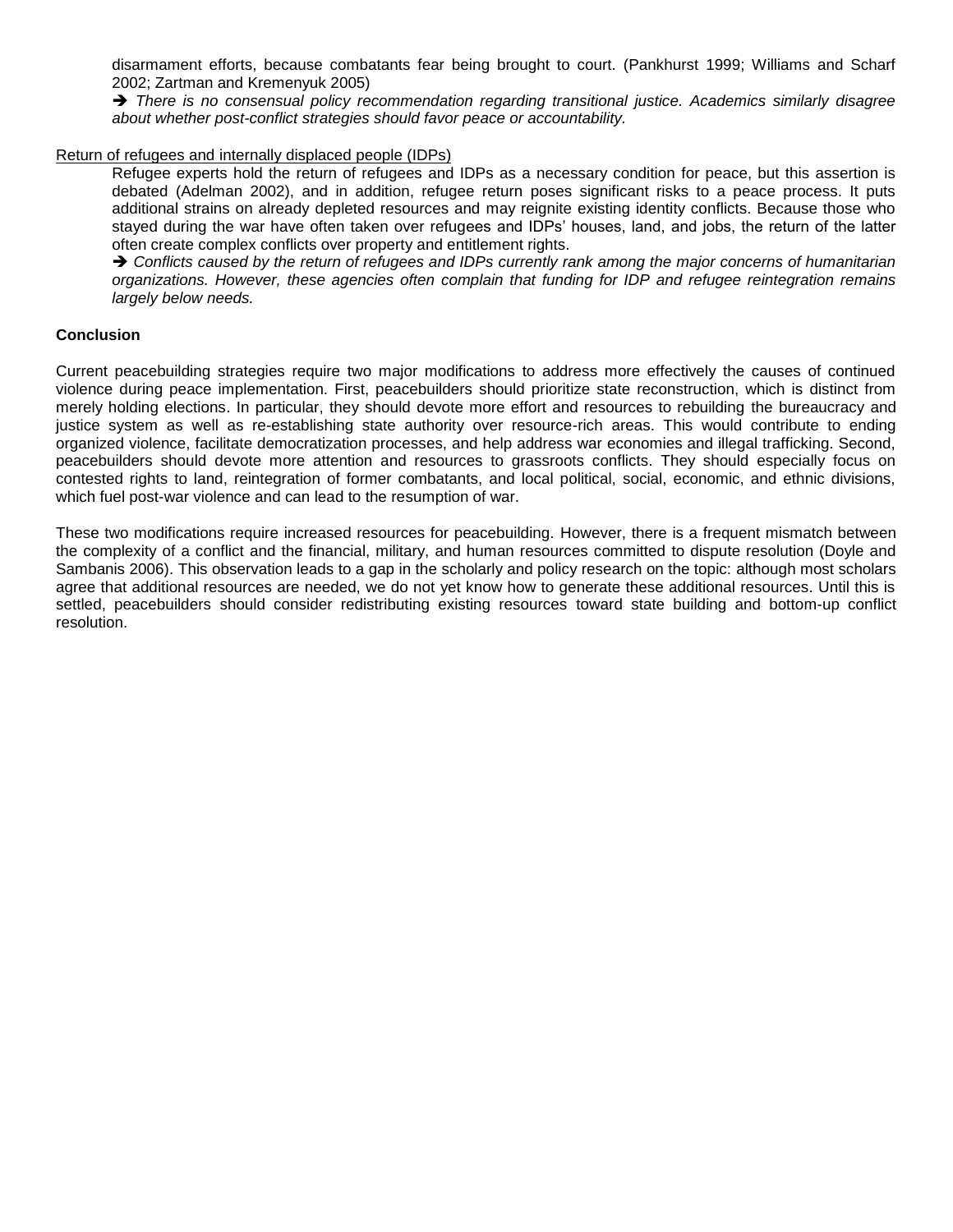# **Bibliography**

- Adelman, Howard. 2002. "Refugee Repatriation." In *Ending Civil Wars. The Implementation of Peace Agreements*, edited by Stedman, Stephen John, Rothchild, Donald and Cousens, Elizabeth, 237-272. Boulder, Co.: Lynne Rienner.
- Anderson, Mary and Olson, Lara. 2003. *Confronting War: Critical Lessons for Peace Practitioners*. Cambridge, MA: The Collaborative for Development Action.
- Autesserre, Séverine. 2006. "Local Violence, National Peace? Post-War "Settlement" in the Eastern D.R. Congo (2003 2006)." *African Studies Review* 49 (3): 1-29.
- Autesserre, Séverine. Forthcoming. *Failing the Congo. International Intervention and Local Violence*: Under review by Cambridge University Press.
- Collier, Paul and Hoeffler, Anke. 2001. *Greed and Grievance in Civil War*. Oxford Economic Paper 56. Washington, D.C.: The World Bank.
- Collier, Paul and Sambanis, Nicholas (eds.). 2005. *Understanding Civil Wars: Evidence and Analysis*. Washington, D.C.: The World Bank.
- Daudelin, Jean. 2003. *Land and Violence in Post-Conflict Situations*. Ottawa: Carleton University Report prepared for The North-South Institute and the World Bank.
- Doyle, Michael W. and Sambanis, Nicholas. 2006. *Making War and Building Peace: United Nations Peace Operations*. Princeton, N.J.: Princeton University Press.
- Elbadawi, Ibrahim and Sambanis, Nicholas. 2000. *How Much War Will We See? Estimating the Incidence of Civil Wars in 161 Countries*. Washington, D.C.: World Bank.
- Ellis, Stephen. 2005. "How to Rebuild Africa." *Foreign Affairs* 84 (5): 135-148.
- Englebert, Pierre and Tull, Denis. 2008. "Postconflict Resolution in Africa: Flawed Ideas About Failed States." *International Security* 32 (4): 106-139.
- Fearon, James D. 1998. "Commitment Problems and the Spread of Ethnic Conflict." In *The International Spread of Ethnic Conflicts*, edited by Lake, David and Rotchild, Donald, 107 - 126. Princeton: Princeton University Press.
- Fearon, James D. and Laitin, David. 2003. "Ethnicity, Insurgency, and Civil War." *American Political Science Review* 97 (1): 75-90.
- Fitzpatrick, Daniel. 2001. "Land Policy in Post-Conflict Circumstances: Some Lessons from East Timor " *Journal of Humanitarian Assistance*. www.jha.ac.
- Fortna, Virginia Page. 2003. "Scraps of Paper? Agreements and the Durability of Peace." *International Organization* 57: 337-372.
- Fortna, Virginia Page 2008. *Does Peacekeeping Work? Shaping Belligerents' Choices after Civil War*. Princeton, N.J.: Princeton University Press.
- Gurr, Ted Robert and United States Institute of Peace. 1993. *Minorities at Risk: A Global View of Ethnopolitical Conflicts*. Washington, D.C.: United States Institute of Peace Press.
- Hampson, Fen Osler. 1996. *Nurturing Peace: Why Peace Settlements Succeed or Fail*. Washington, D.C.: United States Institute of Peace Press.
- Howard, Lise Morjé. 2008. *Un Peacekeeping in Civil Wars*. Cambridge: Cambridge University Press.
- Jervis, Robert and Snyder, Jack. 1999. "Civil War and the Security Dilemma." In *Civil Wars, Insecurity, and Intervention*, edited by Walter, Barbara, and Snyder, Jack. New York, NY: Columbia University Press.
- Kaldor, Mary. 2007. *New & Old Wars*. Stanford, Calif.: Stanford University Press.
- Kalyvas, Stathis. 2006. *The Logic of Violence in Civil War*. New York: Cambridge University Press.
- Keen, David. 1998. *The Economic Functions of Violence in Civil Wars*. Adelphi paper. London: International Institute for strategic studies.
- Krämer, Mario. 2006. "The Relations between Center and Periphery. Dynamics of Violence in Kwazulu-Natal, South Africa." Paper presented at the Paper presented at the Order, Conflict, and Violence Speaker Series, Yale University.
- Laitin, David and Brubaker, Rogers. 1998. "Ethnic and Nationalist Violence." *Annual Review of Sociology* 24: 423-452.
- Lederach, John Paul. 1997. *Building Peace: Sustainable Reconciliation in Divided Societies*. Washington, DC: United States Institute of Peace Press.
- Lyons, Terrence. 2005. *Demilitarizing Politics: Elections on the Uncertain Road to Peace*. Boulder, Colo.: Lynne Rienner Publishers.
- Mansfield, Edward, and Snyder, Jack 1995. "Democratization and the Danger of War." *International Security* 20 (1): 5-38.
- Pankhurst, Donna. 1999. "Issues of Justice and Reconciliation in Complex Political Emergencies: Conceptualising Reconciliation, Justice and Peace." *Third World Quarterly* 20 (1): 239 - 255.
- Paris, Roland. 2004. *At War's End: Building Peace after Civil Conflict*. Cambridge: Cambridge University Press.
- Reno, William. 1998. *Warlord Politics and African States*. Boulder, Colo.: Lynne Rienner.
- Ross, Michael. 2004. "What Do We Know About Natural Resources and Civil War?" *Journal of Peace Research* 41 (3): 337-356.
- Rotberg, Robert. 2004. *When States Fail: Causes and Consequences*. Princeton, N.J.: Princeton University Press.
- Sambanis, Nicholas. 2001. "Do Ethnic and Nonethnic Civil Wars Have the Same Causes?" *Journal of Conflict Resolution* 45 (3): 259 - 282.
- Sen, Amartya, and Foster, James. 1997. *On Economic Inequality*. Oxford: Clarendon Press.
- Snyder, Jack. 2000. *From Voting to Violence: Democratization and Nationalist Conflict*. New York: Norton.
- Stedman, Stephen. 1997. "Spoilers Problems in Peace Processes." *International Security* 22 (2): 5-53.
- Stedman, Stephen, Rothchild, Donald, et Cousens, Elisabeth. 2002. *Ending Civil Wars: The Implementation of Peace Agreements*.  $\bullet$ Boulder, Colo.: Lynne Rienner.
- Straus, Scott. 2006. *The Order of Genocide: Race, Power, and War in Rwanda*. Ithaca, N.Y.: Cornell University Press.
- Vlassenroot, Koen and Huggins, Chris. 2004. *Land, Migration, and Conflict in Eastern D.R. Congo*. Nairobi: African Center for Technology Studies.